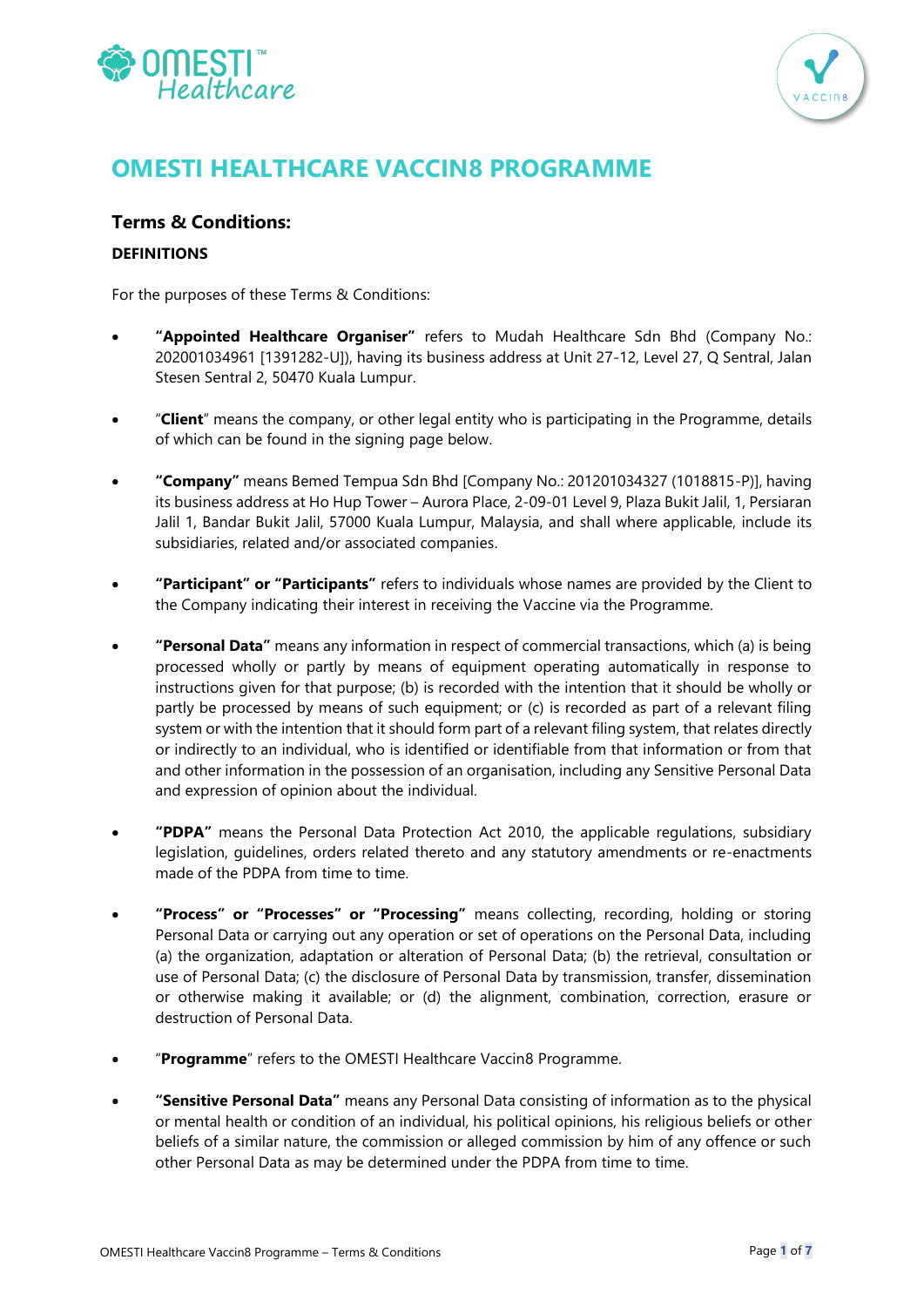



- **"Terms & Conditions"** mean these Terms & Conditions that form the entire agreement between the Client and the Company with regards to the Client's participation in the Programme.
- "Vaccine" means the applicable Covid-19 vaccine.

# **ACKNOWLEDGMENT**

- The Terms and Conditions herein sets out the agreement and understanding between the Company and the Client and the rights and obligations of the parties relating to the Client's participation in the Programme.
- The Client's participation in the Programme is conditioned on its acceptance of and compliance with these Terms & Conditions.
- By signing the acceptance at the bottom of these Terms & Conditions, a binding contract is created between the Company and the Client.

## **1. PROGRAMME OPERATION**

- 1.1 The Programme is operated by the Company in conjunction with its Appointed Healthcare Organiser, as authorised by the *Jawatankuasa Khas Jaminan Akses Bekalan Vaksin Covid-19* (JKJAV), Ministry of Health of Malaysia and relevant government agencies and/or bodies.
- 1.2 This Programme is ONLY for individuals participating through the Client. No individual registration shall be entertained.
- 1.3 Full vaccination of 2 doses is chargeable at RM375 per person (exclusive of any taxes or other governmental charges, if any, which shall be borne by the Client).
- 1.4 The Client shall provide a list of Participants to the Company which shall then be forwarded to the Appointed Healthcare Organiser. The Appointed Healthcare Organiser will then liaise with the relevant governmental body/agency to verify the details of the Participants and to check on their registration and eligibility status. Upon feedback from the Appointed Healthcare Organiser, the Company shall provide the Client with the confirmed list of eligible Participants ("**Confirmed List**") together with the Company's invoice.
- 1.5 The Client shall make payment of the Company's invoice ("**Payment**") in the following manner:
	- a) Fifty percent (50%) of the total invoice sum shall be paid before the Participants are given their respective 1<sup>st</sup> dose vaccination appointment date ("First Appointment Date"); and
	- b) The remaining fifty percent (50%) thereof shall be paid within seven (7) days after the First Appointment Date, failing which the Participants will not be given a 2<sup>nd</sup> dose vaccination appointment date. For clarity, where the Participants in a Confirmed List have different First Appointment Date(s), the 7 days shall be calculated from the earliest First Appointment Date given.
- 1.6 Upon the Client's settlement of the relevant Payment, the Appointed Healthcare Organiser shall liaise with the Client to make the necessary arrangements for the vaccination appointment and the Participants shall thereafter be notified of the details of their vaccination appointment by the Client.
- 1.7 All Participants are encouraged to use such vaccination system as may be informed by the Company to the Client ("**System**"), whereby a digital certificate will be issued to the Participants via the System upon completion of the vaccination. The Participants will also be provided with a vaccination card with the details of the completed vaccination(s).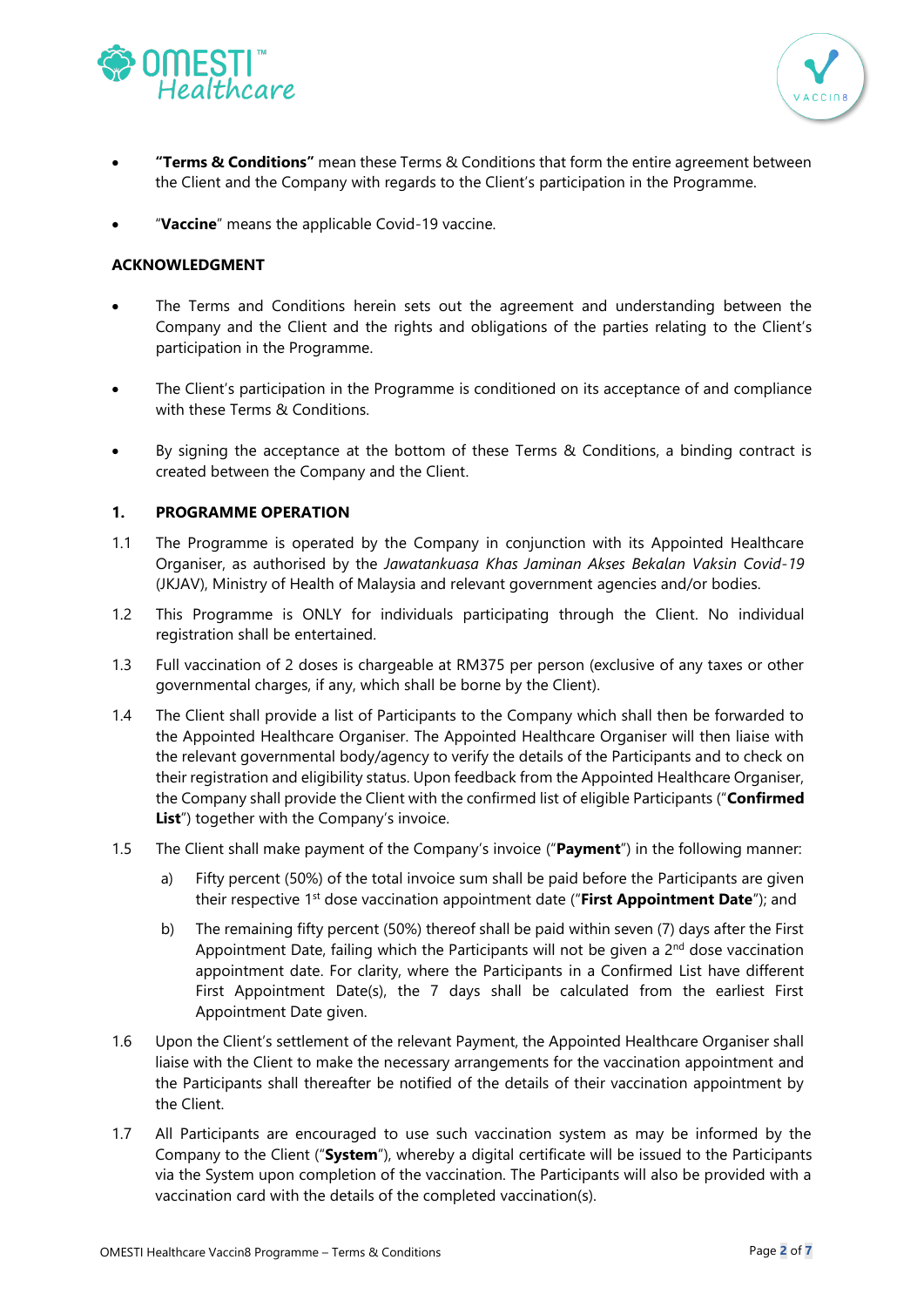



- 1.8 Once an appointment date is given, the Participant is not allowed to cancel the same save for some exceptional circumstances as provided under Clause 3.2 below.
- 1.9 No individual walk-ins are allowed for the Programme.

# **2. DATA & PRIVACY PROTECTION**

- 2.1 The Client hereby warrants and represents it has obtained the explicit consent of the Participants to Process their Personal Data (including Sensitive Personal Data) for the purpose of participating in the Programme and any other healthcare services as the Client and the Company may agree upon, and to disclose such Personal Data to the Company and Third Parties (defined below). The Client agrees to provide the Company with written evidence of such consent upon request by the Company, failing which it shall be deemed that the Client has not obtained the necessary consent.
- 2.2 The Client hereby expressly and explicitly acknowledges and consents to the Processing of such Personal Data of the Participants by the Company for the purpose of receiving the Vaccine via the Programme (including but not limited to evaluating the eligibility of a Participant to receive the Vaccine), applying and obtaining insurance policies for the eligible Participants, and any other healthcare services as the Client and the Company may agree upon, and the Client fully understands that such Processing of Personal Data may include disclosure by the Company to (i) future/existing holding or parent company, subsidiaries, related and/or associated companies; (ii) the Appointed Healthcare Organiser; (iii) insurance companies; (iv) third party service providers and/or business partners; and/or (v) governmental, enforcement and/or regulatory bodies/agencies ("**Third Parties**").
- 2.3 The Client understands that it is mandatory to provide consent to the Company for the Processing of Personal Data in order for the Participants to receive the Vaccine under the Programme. The Client's failure to provide such consent and/or obtain the necessary consent from the Participants would render the Participants unable to receive the Vaccine under the Programme.
- 2.4 The Client warrants and represents that all Personal Data disclosed to the Company is accurate, complete, not misleading and kept up-to-date as and when it is disclosed to the Company. The Client shall promptly update the Company in writing in the event of any change and/or modification to such Personal Data to enable the Company to update the corresponding Personal Data on its end.
- 2.5 The Client further warrants and represents that it is in compliance with all obligations provided under the PDPA at all material times.
- 2.6 The Client shall indemnify and keep the Company indemnified in full against any loss, damage, liabilities, costs and expenses suffered or incurred by the Company (including legal fees and costs reasonably incurred) arising out of or in connection with the Client's breach of warranties or representations hereunder and/or violation of the PDPA.

## **3. CANCELLATION**

- 3.1 Upon receipt by the Company of the list of Participants, no cancellation is allowed except for circumstances as set out in Clause 3.2 below.
- 3.2 Cancellations and/or refund of monies will ONLY be considered in the event a Participant:
	- a) receives an appointment under the National Immunisation Vaccination Programme which falls prior to the appointment date given under the Programme;
	- b) is discovered to be pregnant before the appointment date given under the Programme and has been advised by her healthcare provider that she should not take the Vaccine; OR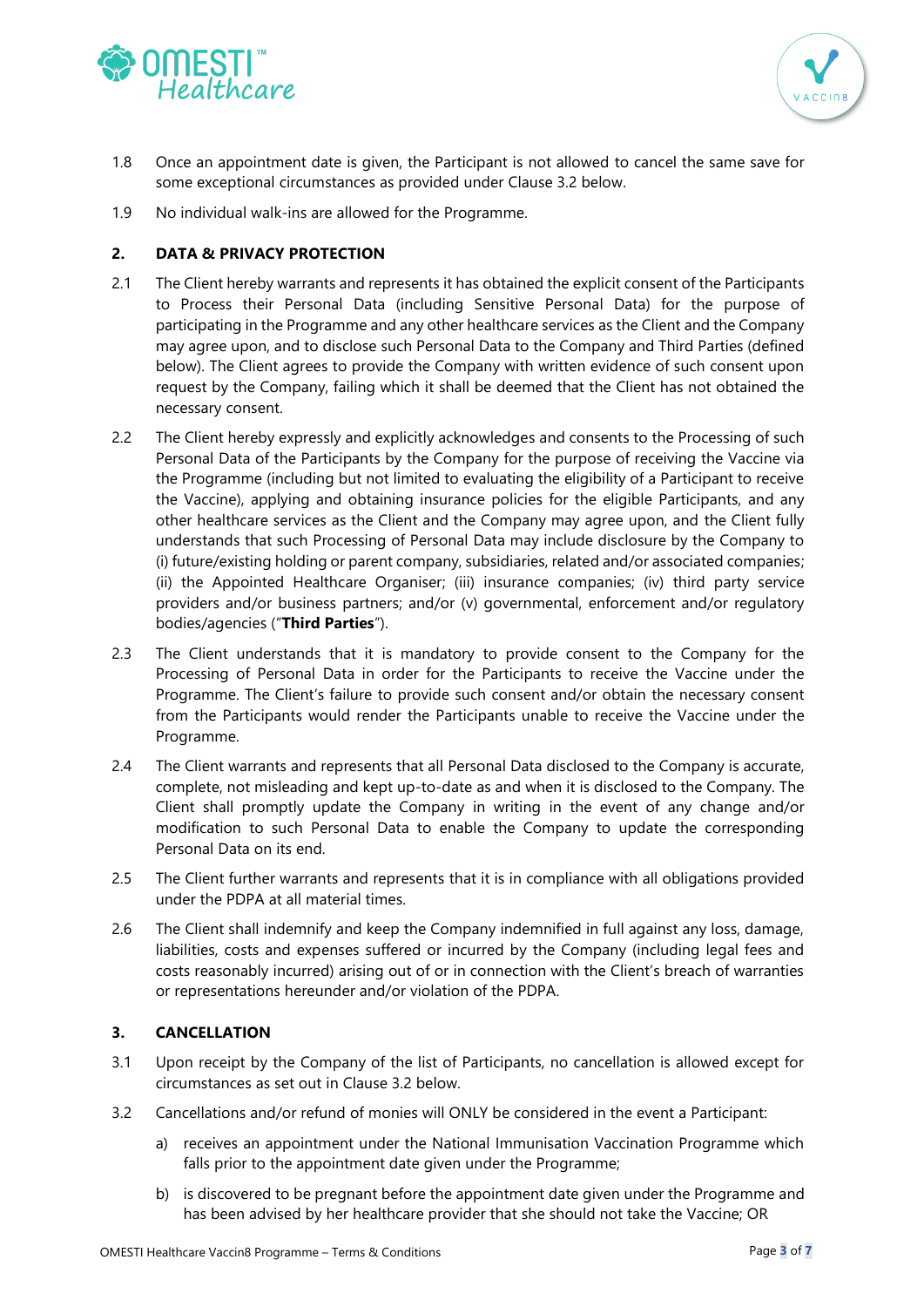



c) is found to be ineligible to receive the Vaccine due to health reasons before the appointment date given under the Programme.

The Company reserves the right to request for relevant supporting documents for verification purposes in the event a cancellation and request for refund is made by the Client due to the aforesaid reasons.

- 3.3 If a request for refund is made by the Client due to the reasons set out under Clause 3.2, and upon being satisfied with the supporting documentation provided by the Client, the Company shall refund fifty percent (50%) of the price paid for each affected Participant.
- 3.4 Subject to Clause 3.2, there shall be no refund in the event of no-show on the vaccination appointment date.

#### **4. MEDICAL ISSUES**

- 4.1 The Client is required to inform the Company and its Appointed Healthcare Organiser immediately if a Participant has tested positive for Covid-19. The Company and its Appointed Healthcare Organiser shall have the discretion to request for relevant supporting documents in this regard. A vaccination appointment date given to a participant who has subsequently tested positive for Covid-19 may need to be deferred.
- 4.2 The Participants shall be responsible to report any adverse event following immunisation (AEFI) to the Appointed Healthcare Organiser at the appointment venue and through the System and/or relevant help desk as may be informed by the Company.

#### **5. TERMINATION**

- 5.1 The Company reserves the right to terminate or suspend the Client's participation in the Programme with immediate effect for any reason whatsoever, including without limitation where the Client has breached the Terms & Conditions herein. For the avoidance of doubt, nonpayment of the Company's invoice(s) shall be deemed a breach of this Terms and Conditions.
- 5.2 In the event of termination:
	- a) other than for the Client's breach, the Company shall, at the Company's discretion, either continue with the vaccination of the Participants (where the company's invoice has been settled in full) or cancel the vaccination and refund to the Client the monies paid for those Participants;
	- b) for the Client's breach, the Company is under no obligation to proceed with the vaccination of the Participants nor shall the Company refund any sums already paid by the Client. The Client shall also settle all outstanding invoices immediately.
- 5.3 Following the termination, neither party shall thereafter have any further rights or obligations to the other party under this Terms & Conditions, save for those:
	- a) which are expressed to survive the termination; and
	- b) which have accrued in respect of the breach of any of the provisions of this Terms & Conditions prior to such termination.

#### **6. LIMITATION OF LIABILITY**

6.1 The Company shall not be responsible for any risks/side effects associated with the Vaccine and/or the administration of the Vaccine that may arise as a result of the Participants receiving the Vaccine under the Programme.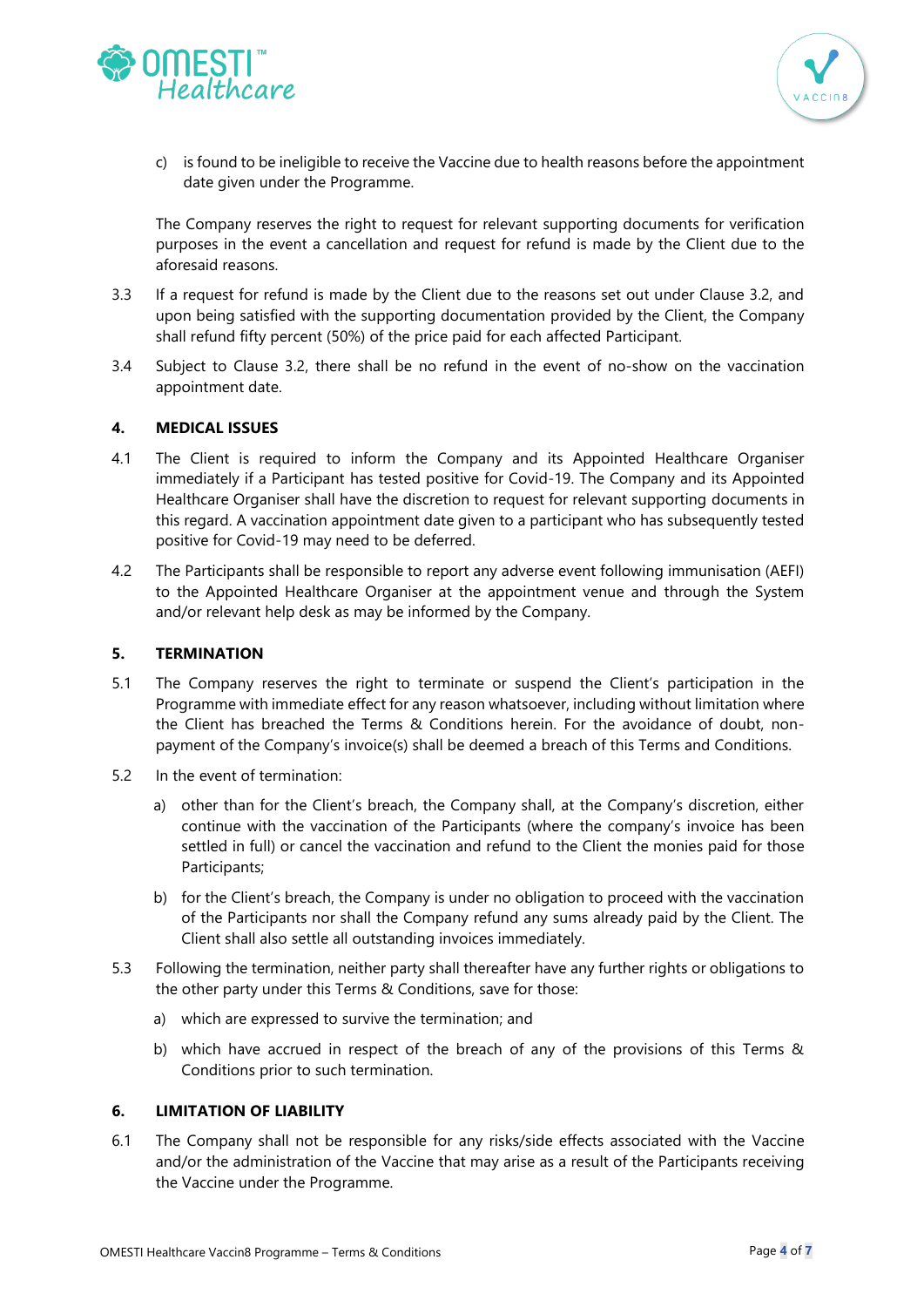



- 6.2 The Company shall not be liable in any manner whatsoever for any claims, losses, damages or proceedings for death, injury to persons or any other claims whatsoever arising out of or in any way related to the Client's / Participants' participation in the Programme.
- 6.3 To the maximum extent permitted by applicable law, in no event shall the Company be liable for any special, incidental, indirect, or consequential damages whatsoever (including, but not limited to, damages for personal injury or loss of privacy arising out of or in any way related to the Client's participation in the Programme, or otherwise in connection with any provision of this Terms & Conditions).
- 6.4 The Client shall indemnify and keep the Company harmless from and against any and all actions, proceedings, claims, liabilities, losses, costs and expenses (including, without limitation, all costs and expenses incurred in disputing or defending any of the foregoing on a full indemnity basis), which may be made or brought against the Company and/or which the Company may suffer or incur as a result of the Client's failure to make the necessary Payment on behalf of the Participants to enable the Participants to receive the Vaccine.
- 6.5 The Client shall ensure that the Participant is aware that it is the Participant's responsibility to seek any medical advice or clarification from its healthcare provider in respect of any concerns that a Participant might have prior to receiving the Vaccine.

# **7. DISCLAIMER**

- 7.1 The provision of the Vaccine under the Programme shall always be subject to the following:
	- a) availability of Vaccine supply;
	- b) the Company's supplier continuing to have the valid license(s) to supply the Vaccine and such license(s) not being revoked by the relevant authorities; and
	- c) there continues to be a valid and existing supply and distribution agreement between the Company and the Vaccine supplier.

The Company shall not be liable for any damages, claims or costs in the event the Company has to terminate these Terms & Conditions due to any of the reasons above.

7.2 The Company is the operator of the Programme. To the maximum extent permitted under applicable law, the Company expressly disclaims all warranties, whether express, implied, statutory or otherwise, with respect to the provision of the Vaccine under the Programme.

## **8. GOVERNING LAW**

8.1 These Terms & Conditions shall be governed by and construed in accordance with the laws of Malaysia. The Parties hereby submit to the exclusive jurisdiction of the Courts of Malaysia.

## **9. FORCE MAJEURE**

9.1 The Company shall not be liable for any breach or failure to perform any of its obligations under this Terms & Conditions where such breach or failure is caused directly or indirectly by war, civil commotion, hostilities, strikes, lockouts, pandemics, acts of God, governmental regulations or directions or the action or omission or purported action or omission of any governmental authority, or any other cause or causes beyond the control of the Company.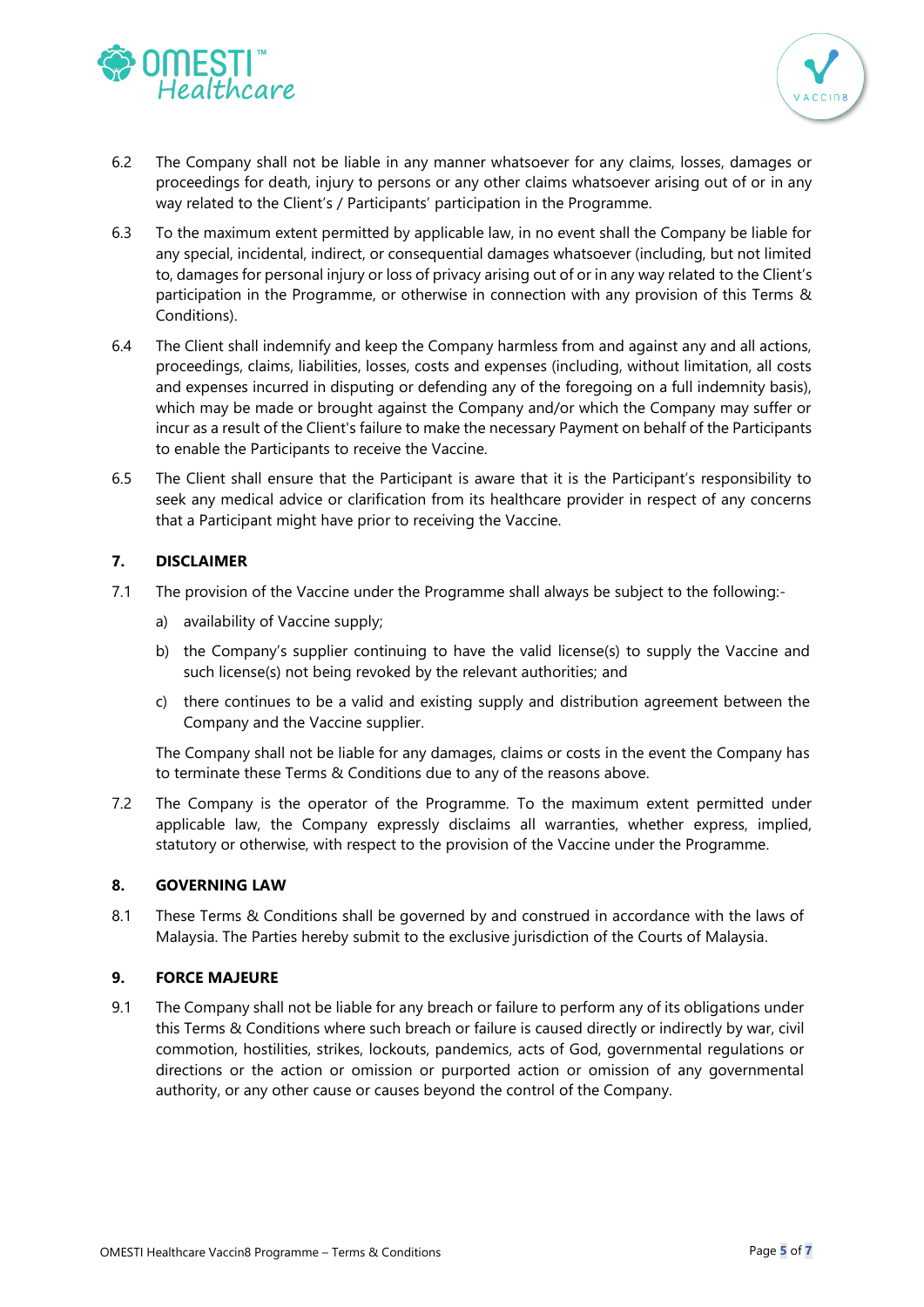



## **10. MISCELLANEOUS**

#### 10.1 Relationship of Parties

Nothing herein makes the Client the agent or legal representative of the Company for any purpose whatsoever, nor grants the Client any authority to assume or create any obligation on behalf of or in the name of the Company.

#### 10.2 Assignment

The Client shall not assign nor delegate its duties and obligations herein without the prior written consent of the Company. All Terms & Conditions herein shall inure to the benefit of and shall be binding upon the Client and its respective heirs, successors and permitted assigns.

#### 10.3 Severability

If any provision of these Terms & Conditions is held to be unenforceable or invalid, such provision will be changed and interpreted to accomplish the objectives of such provision to the greatest extent possible under applicable law and the remaining provisions will continue in full force and effect.

## 10.4 Waiver

Except as provided herein, the failure to exercise a right or to require performance of any obligation under this Terms & Conditions shall not affect a party's ability to exercise such right or require such performance at any time thereafter nor shall the waiver of a breach constitute a waiver of any subsequent breach.

#### 10.5 Electronic Signature

This Terms & Conditions may be executed by electronic signature, which shall be considered as an original signature for all purposes and shall have the same force and effect as an original signature.

## **11. AMENDMENTS**

The Company reserves the right at its sole discretion, to change, modify, supplement or replace these Terms & Conditions at any time. The Company will make reasonable efforts to provide at least 14 days' notice for any revision which the Company at its own discretion, deems is material.

#### \_\_\_\_\_\_\_\_\_\_\_\_\_\_\_\_\_\_\_\_\_\_\_\_\_\_\_\_\_\_\_\_\_\_\_\_\_\_\_\_\_\_\_\_\_\_\_\_\_\_\_\_\_\_\_\_\_\_\_\_\_\_\_\_\_\_\_\_\_\_\_\_\_\_\_\_\_\_\_\_\_\_\_\_\_\_\_\_\_\_\_\_\_\_\_\_\_\_\_\_\_\_\_\_\_\_\_\_ **THE REST OF THIS PAGE IS INTENTIONALLY LEFT BLANK**